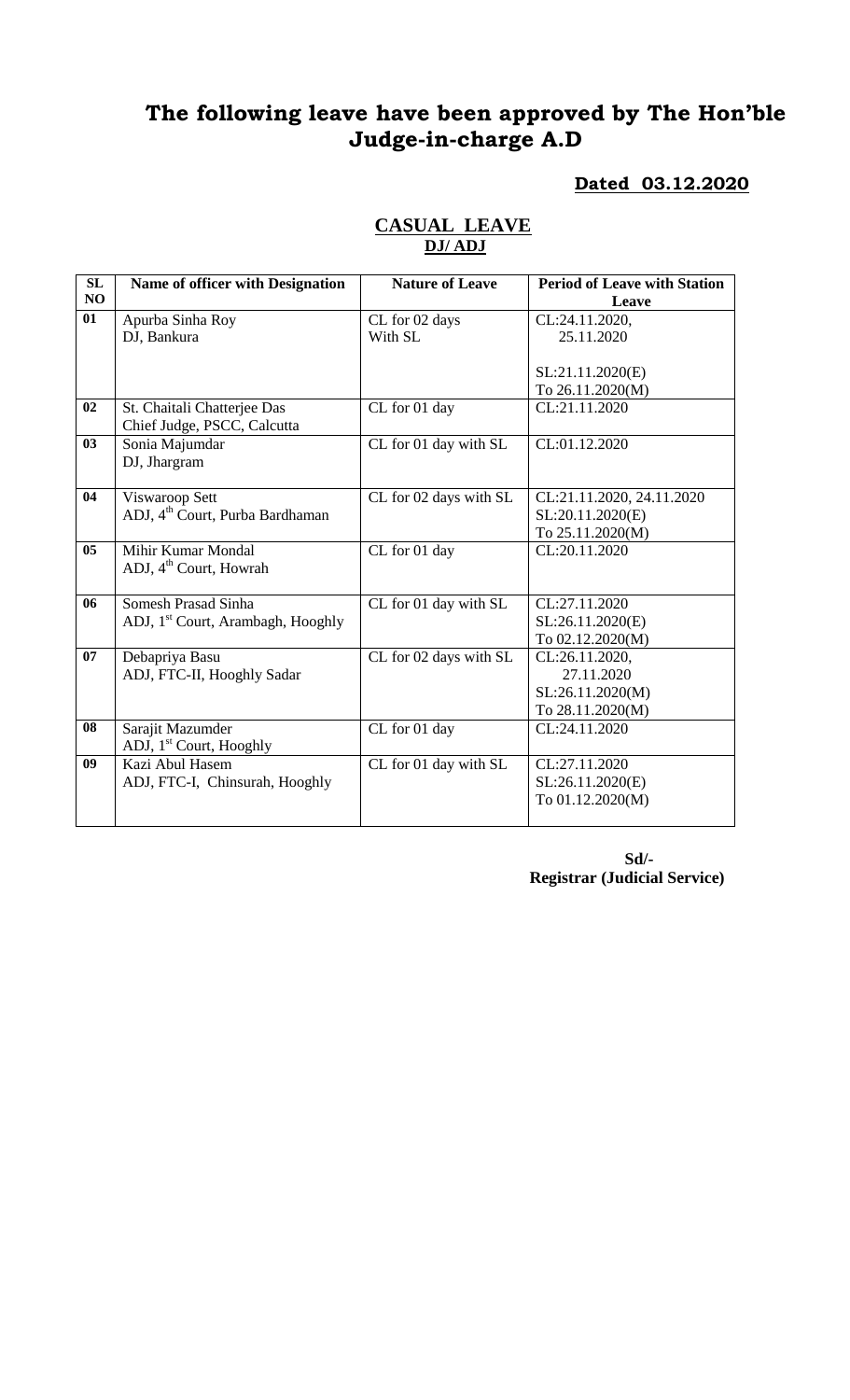# **The following leave have been approved by The Hon'ble Judge-in-charge A.D**

#### **Dated 03.12.2020**

| SL | <b>Name of officer with Designation</b>    | <b>Nature of Leave</b> | <b>Period of Leave with Station</b> |
|----|--------------------------------------------|------------------------|-------------------------------------|
| NO |                                            |                        | Leave                               |
| 01 | Indrila Mukhopadhyay Mitra                 | CL for 02 days         | CL: 07.12.2020, 08.12.2020          |
|    | ADJ, 2 <sup>nd</sup> Court, Raiganj, Uttar | with SLP               | SL:05.12.2020(E)                    |
|    | Dinajpur                                   |                        | To 09.12.2020(M)                    |
| 02 | <b>Utpal Misra</b>                         | CL for 03 days         | CL:03.12.2020                       |
|    | ADJ, Khatra, Bankura                       | with SL                | To 05.12.2020                       |
|    |                                            |                        | SL:02.12.2020(E)                    |
|    |                                            |                        | To 07.02.2020(M)                    |
| 03 | Kaberi Basu                                | CL for 03 days         | CL:14.12.2020                       |
|    | ADJ, 3 <sup>rd</sup> Court, Bankura        | with SL                | To 16.12.2020                       |
|    |                                            |                        | SL:11.12.2020(E)                    |
|    |                                            |                        | To 17.12.2020(M)                    |
| 04 | Apurba Sinha Ray                           | CL for 01 day with     | CL:07.12.2020                       |
|    | DJ, Bankura                                | <b>SL</b>              | SL:05.12.2020(E)                    |
|    |                                            |                        | To 08.12.2020(M)                    |
| 05 | Sutapa Saha                                | CL for 03 days         | CL:04.12.2020,                      |
|    | ADJ, Ranaghat, Nadia                       | with SL                | 05.12.2020,                         |
|    |                                            |                        | 07.12.2020                          |
|    |                                            |                        | SL:04.12.2020(M)                    |
|    |                                            |                        | To 07.12.2020(E)                    |

## **CASUAL LEAVE DJ/ ADJ**

**Sd/- Registrar (Judicial Service)**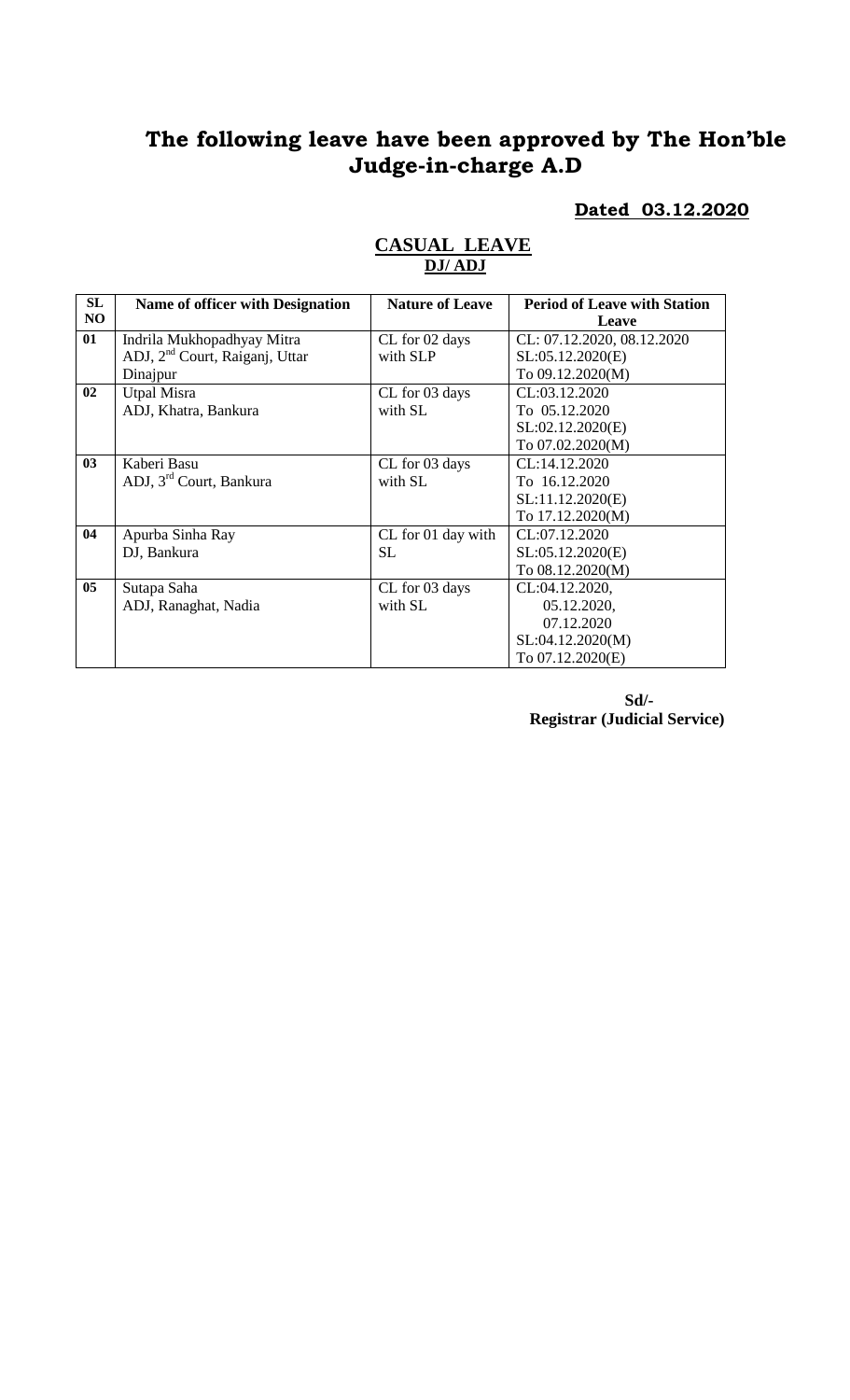## **The following leave have been approved by the Hon'ble Judge-in-Charge A.D.**

## **Dated: 03.12.2020**

Matter relates to the prayer for availing of Child Care Leave/ Earned leave/Commuter Leave by Judicial Officers duly forwarded by their District Judges being placed before Your Lordship for Your Lordship's kind perusal and necessary order(s).

# **ADJ, FTC/ CJ(SD)**

| <b>SL</b> | Name of officer with                                                                  | <b>Nature of Leave</b>       | <b>Period of Leave with Station Leave</b> |
|-----------|---------------------------------------------------------------------------------------|------------------------------|-------------------------------------------|
| NO        | <b>Designation</b>                                                                    |                              |                                           |
| 01.       | Smt. Suparna Ray-II<br>$CJ(SD)$ , $3rd$ Court, Alipore,<br>South 24 Parganas          | Child Care Leave for 26 days | From 24.11.2020 to 19.12.2020             |
| 02.       | Sri Animesh Ghosh<br>$CJ(SD)$ , 10 <sup>th</sup> Court, Alipore,<br>South 24 Parganas | Earned Leave for 05 days     | From 17.11.2020 to 21.11.2020             |

## **CJM**

| SL<br>NO | Name of officer with<br><b>Designation</b> | <b>Nature of Leave</b>   | <b>Period of Leave with Station Leave</b> |
|----------|--------------------------------------------|--------------------------|-------------------------------------------|
| 03.      | Smt Rimpa Roy CJM, Purulia                 | Earned Leave for 08 days | From 03.11.2020 to 10.11.2020             |

## **CJ(JD)**

| SL<br>NO | Name of officer with<br><b>Designation</b>                                    | <b>Nature of Leave</b>   | <b>Period of Leave with Station Leave</b> |
|----------|-------------------------------------------------------------------------------|--------------------------|-------------------------------------------|
| 04.      | Smt. Ankita Gupta<br>$CJ(JD)$ , 3 <sup>rd</sup> Court, Basirhat, 24<br>Pgs(N) | Earned Leave for 05 days | From 17.11.2020 to 21.11.2020             |
| 05.      | Sri Nirmam Thapa<br>$CJ(JD)$ , Dantan, Paschim<br>Medinipur                   | Earned Leave for 03 days | From 17.11.2020 to 19.11.2020             |

## **JM**

| SL             | Name of officer with                                                                                  | <b>Nature of Leave</b>     | <b>Period of Leave with Station Leave</b> |
|----------------|-------------------------------------------------------------------------------------------------------|----------------------------|-------------------------------------------|
| N <sub>O</sub> | <b>Designation</b>                                                                                    |                            |                                           |
| 06.            | Sri Debasish Barman<br>JM, 1 <sup>st</sup> Court, Raghunathpur,<br>Dist. Purulia                      | Earned Leave for 04 days   | From 17.11.2020 to 20.11.2020             |
| 07.            | Smt. Priyanka Pradhan<br>JM, 5 <sup>th</sup> Court, Paschim Medinipur                                 | Earned Leave for 19 days   | From 16.10.2020 to 03.11.2020             |
| 08.            | Sri Arpit Bhattacharya<br>Principal Magistrate, Juvenile<br>Justice Board, Tamluk, Purba<br>Medinipur | Earned Leave for 12 days   | From 02.11.2020 to 13.11.2020             |
| 09.            | Sri Somnath Kundu<br>JM, 1 <sup>st</sup> Court, Jangipur,<br>Murshidabad                              | Earned Leave for 03 days   | From 19.10.2020 to 21.10.2020             |
| 10             | Mrs. Sabilaa Rahman<br>JM, 3 <sup>rd</sup> Court, Berhampore,<br>Murshidabad                          | Commuted Leave for 26 days | From 15.07.2020 to 09.08.2020             |